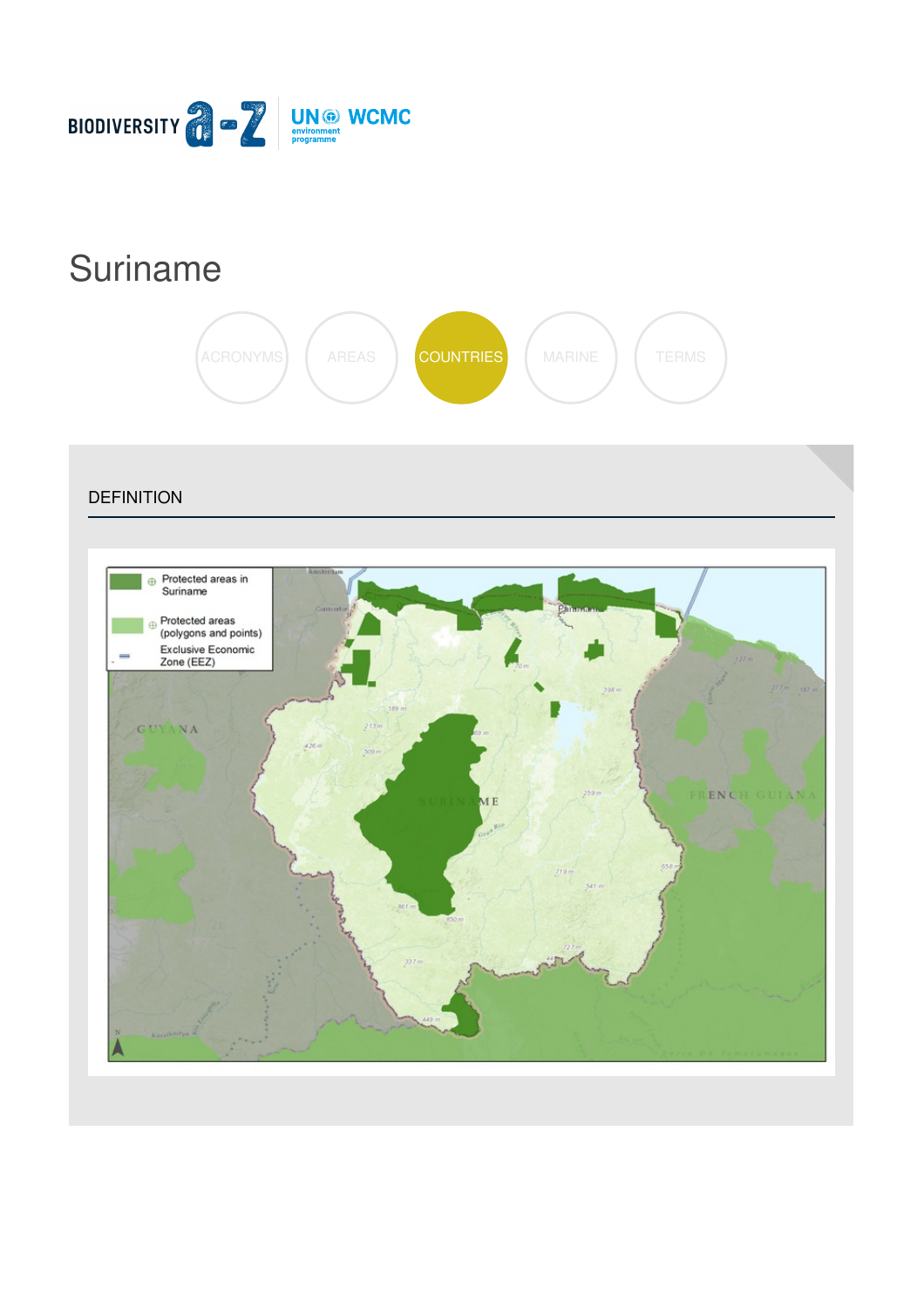# [PROTECTED](javascript:void(0)) AREAS

| Protected areas designated under international conventions and agreements |   |  |
|---------------------------------------------------------------------------|---|--|
| <b>World Heritage sites</b>                                               | ✔ |  |
| <b>Natural</b>                                                            | ✔ |  |
| Cultural                                                                  |   |  |
| <b>Mixed</b>                                                              |   |  |
| Ramsar sites (Wetlands of International Importance)                       | ✔ |  |
| Man and the Biosphere Reserves                                            |   |  |
| <b>National-level protected areas</b>                                     |   |  |
| <b>IUCN Protected Area Management Categories</b>                          | ✔ |  |
| $l$ a                                                                     |   |  |
| $\underline{\mathsf{lb}}$                                                 |   |  |
| Щ                                                                         | ✔ |  |
| Ш                                                                         |   |  |
| <u>IV</u>                                                                 | ✔ |  |
| $\underline{\mathsf{V}}$                                                  |   |  |
| $\underline{\mathsf{V}}$                                                  |   |  |
| Not Assigned or Not Reported                                              |   |  |

## BIODIVERSITY [DESIGNATIONS](javascript:void(0))

Biodiversity designations represent the sites or regions that have been identified as important for biodiversity conservation due to their biological uniqueness or the high threat that they face. A plethora of different approaches have been promoted by conservation organisations and researchers in order to guide decisions about where to invest in biodiversity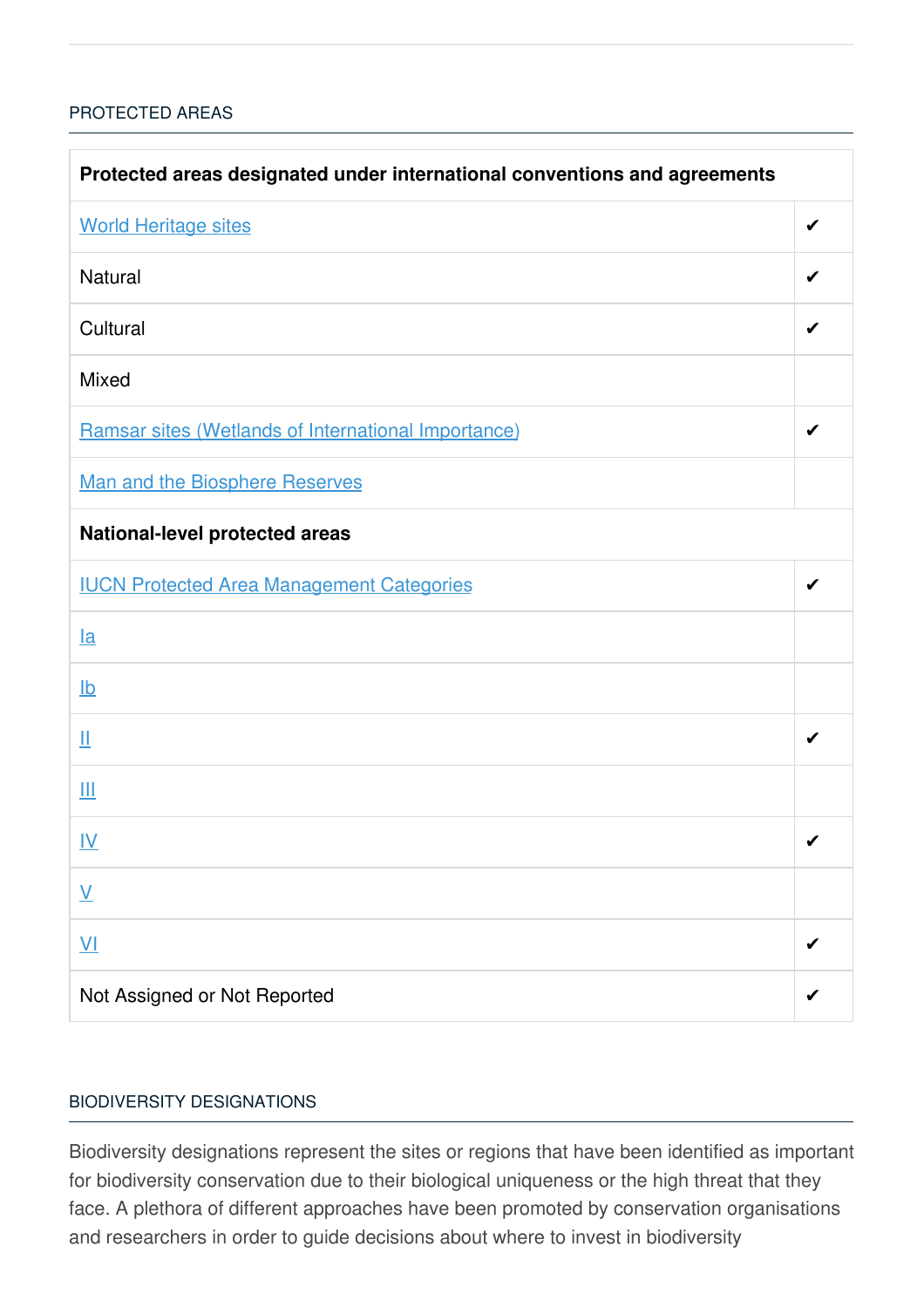conservation. These approaches use globally consistent criteria and available data in order to identify and classify sites. The designations themselves do not confer protected area status, but many of the sites identified may partly or fully overlap with a protected area designation on-ground.

| <b>Key Biodiversity Areas</b>             | ✔ |
|-------------------------------------------|---|
| <b>Alliance for Zero Extinction Sites</b> |   |
| <b>Crisis Ecoregions</b>                  | ✔ |
| <b>Centres of Plant Diversity</b>         | ✔ |
| <b>Endemic Bird Areas</b>                 |   |
| <b>Global 200 Ecoregions</b>              | ✔ |
| <b>High Biodiversity Wilderness Areas</b> | ✔ |
| <b>Intact Forest Landscapes</b>           | ✔ |
| <b>Last of the Wild</b>                   | ✔ |

# [CONVENTIONS](javascript:void(0)) AND TREATIES

Important conventions and multi-lateral agreements that relate to biodiversity and the environment.

| <b>Convention on Biological Diversity (CBD)</b>                                                   | <b>Ratification</b>         |
|---------------------------------------------------------------------------------------------------|-----------------------------|
| <b>Convention on International Trade in Endangered Species of Wild Fauna</b><br>and Flora (CITES) | Accession                   |
| <b>Convention on the Conservation of Migratory Species of Wild Animals</b><br>(CMS)               |                             |
| <b>International Convention for the Regulation of Whaling (ICRW)</b>                              | Adherence                   |
| <b>International Plant Protection Convention (IPPC)</b>                                           | Contracting<br>party        |
| <b>International Convention for the Prevention of Pollution from Ships</b>                        | $I-II$ ; $III$ ; $IV$ ; $V$ |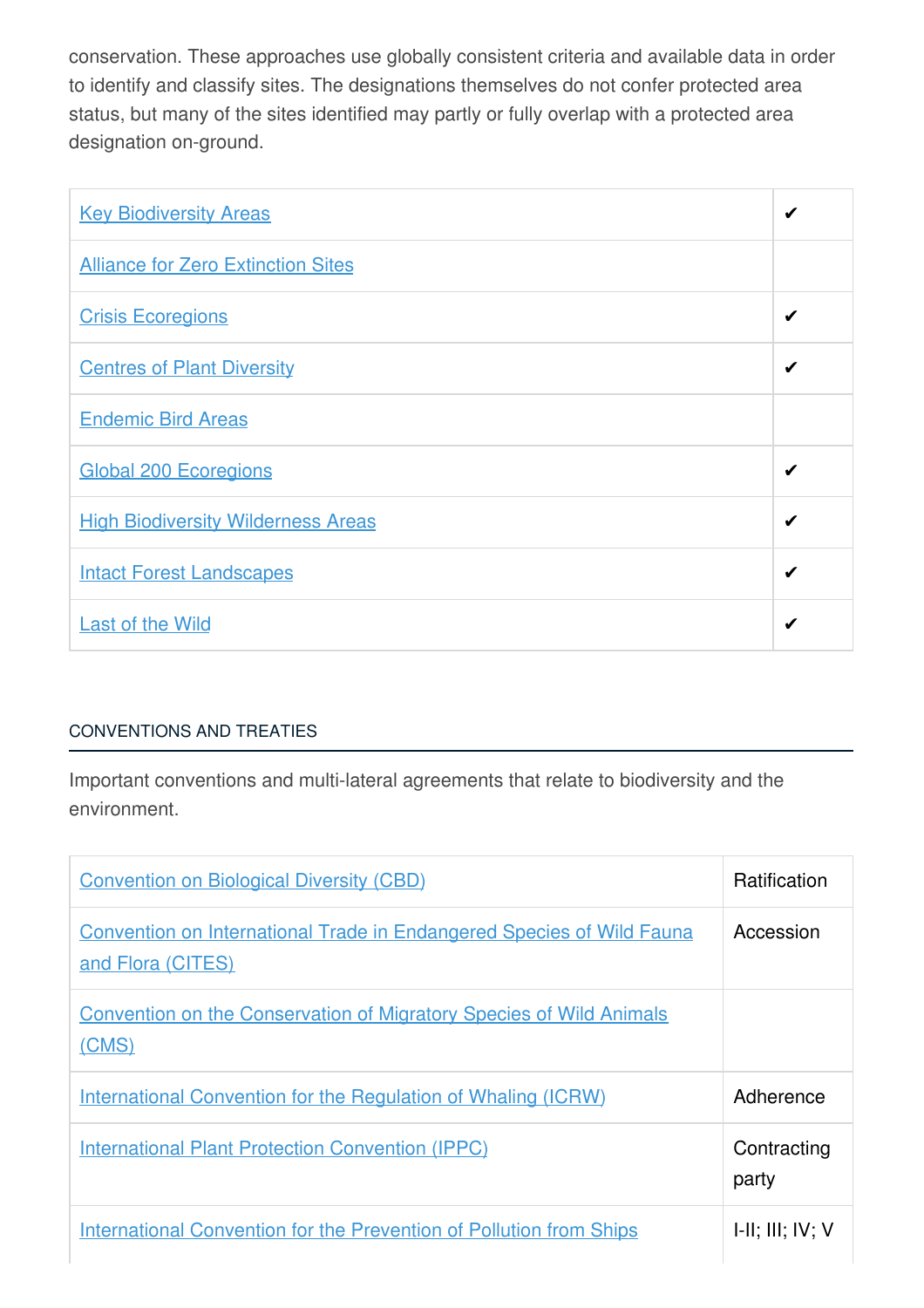| (MARPOL Convention)                                                                               |                     |
|---------------------------------------------------------------------------------------------------|---------------------|
| <b>International Treaty on Plant Genetic Resources for Food and Agriculture</b>                   |                     |
| (Plant Treaty)                                                                                    |                     |
| <b>Convention on Wetlands of International Importance (Ramsar Convention)</b>                     | Entry into<br>force |
| <u><b>United Nations Convention on the Law of the Sea (UNCLOS)</b></u>                            | Ratification        |
| Chapter XXI 3. Convention on Fishing and Conservation of the Living<br>Resources of the High Seas |                     |
| <b>World Heritage Convention</b>                                                                  | Acceptance          |
| <b>Antarctic Treaty</b>                                                                           |                     |

#### OTHER [MEMBERSHIP](javascript:void(0))

| <b>Arctic Council</b>               |        |
|-------------------------------------|--------|
| International Maritime Organisation | Member |
| <b>IPBES</b>                        |        |
| <b>IPCC</b>                         | Member |
| <b>OECD</b>                         |        |

## [REFERENCES](javascript:void(0)) & WEBSITE

Links